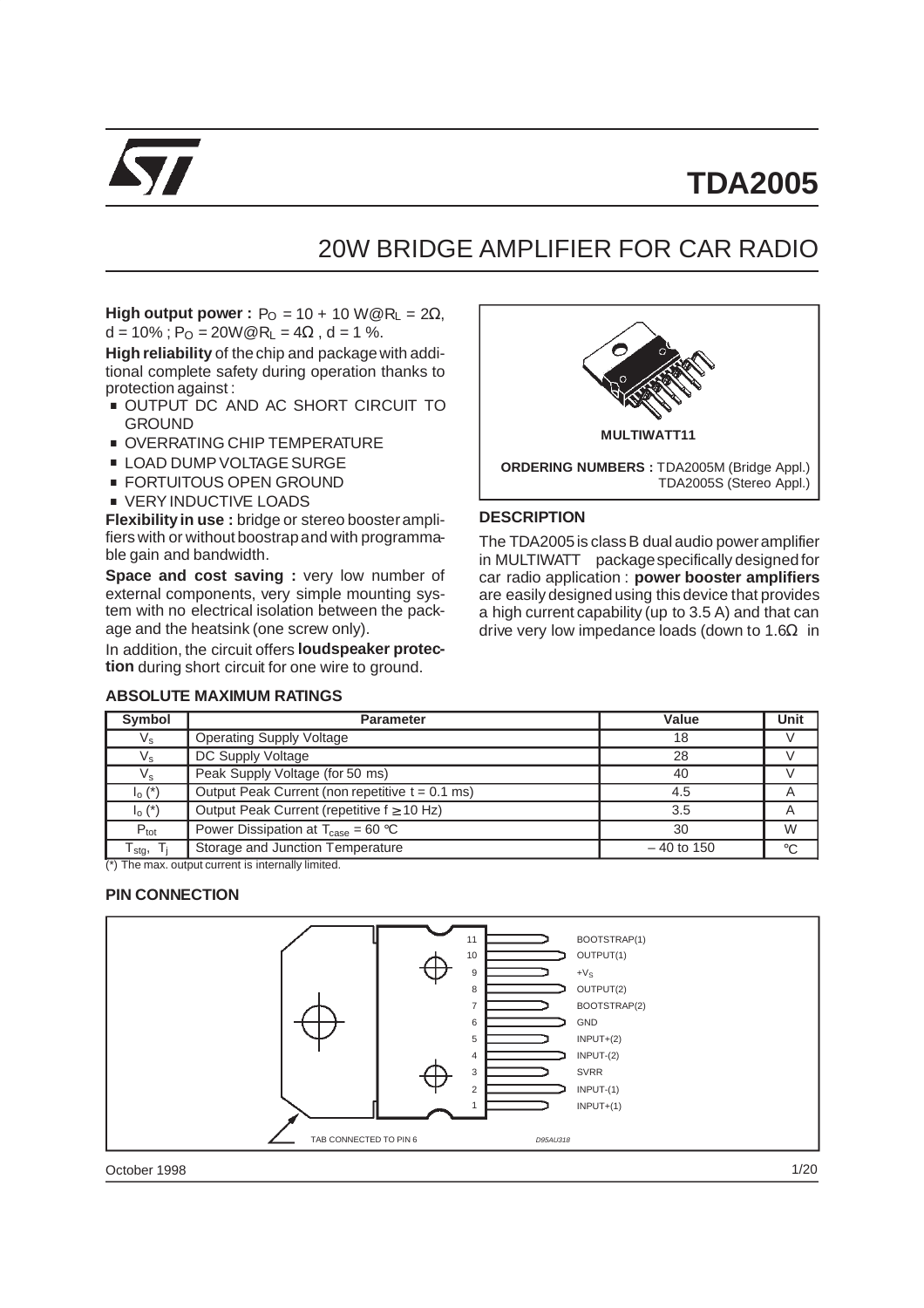#### **SCHEMATIC DIAGRAM**



#### **THERMAL DATA**

| Symbor          | arameter<br>Eles.                                                      | Value | .<br>Unit      |
|-----------------|------------------------------------------------------------------------|-------|----------------|
| $R_{th}$ j-case | $\overline{\phantom{a}}$<br>Max.<br>Resistance Junction-case<br>hermal |       | $^{\circ}$ C/W |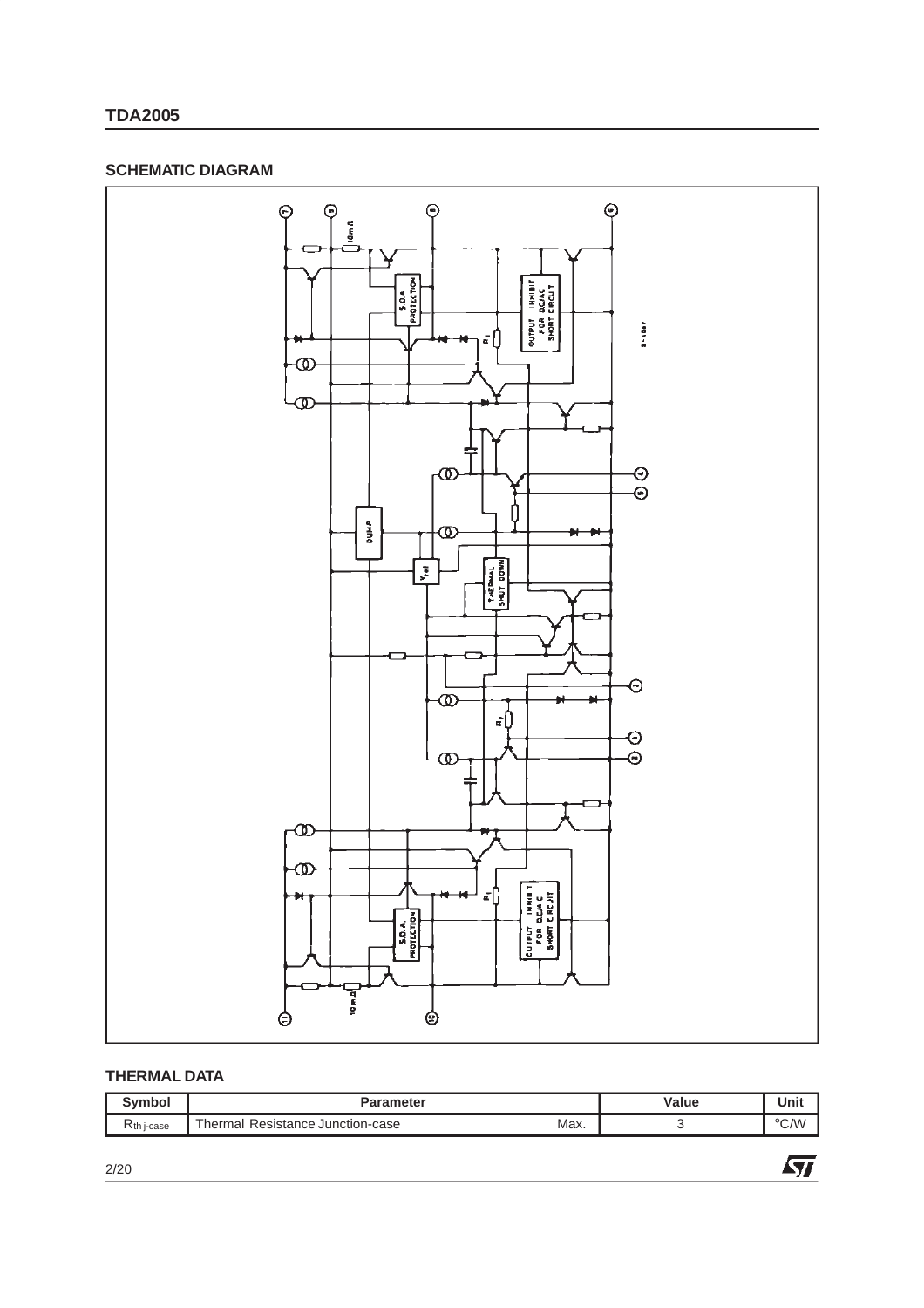#### **BRIDGE AMPLIFIER APPLICATION (TDA2005M)**



**Figure 1 :** Test and Application Circuit (Bridge amplifier)

**Figure 2 :** P.C. Board and Components Layout of Figure 1 (1:1 scale)

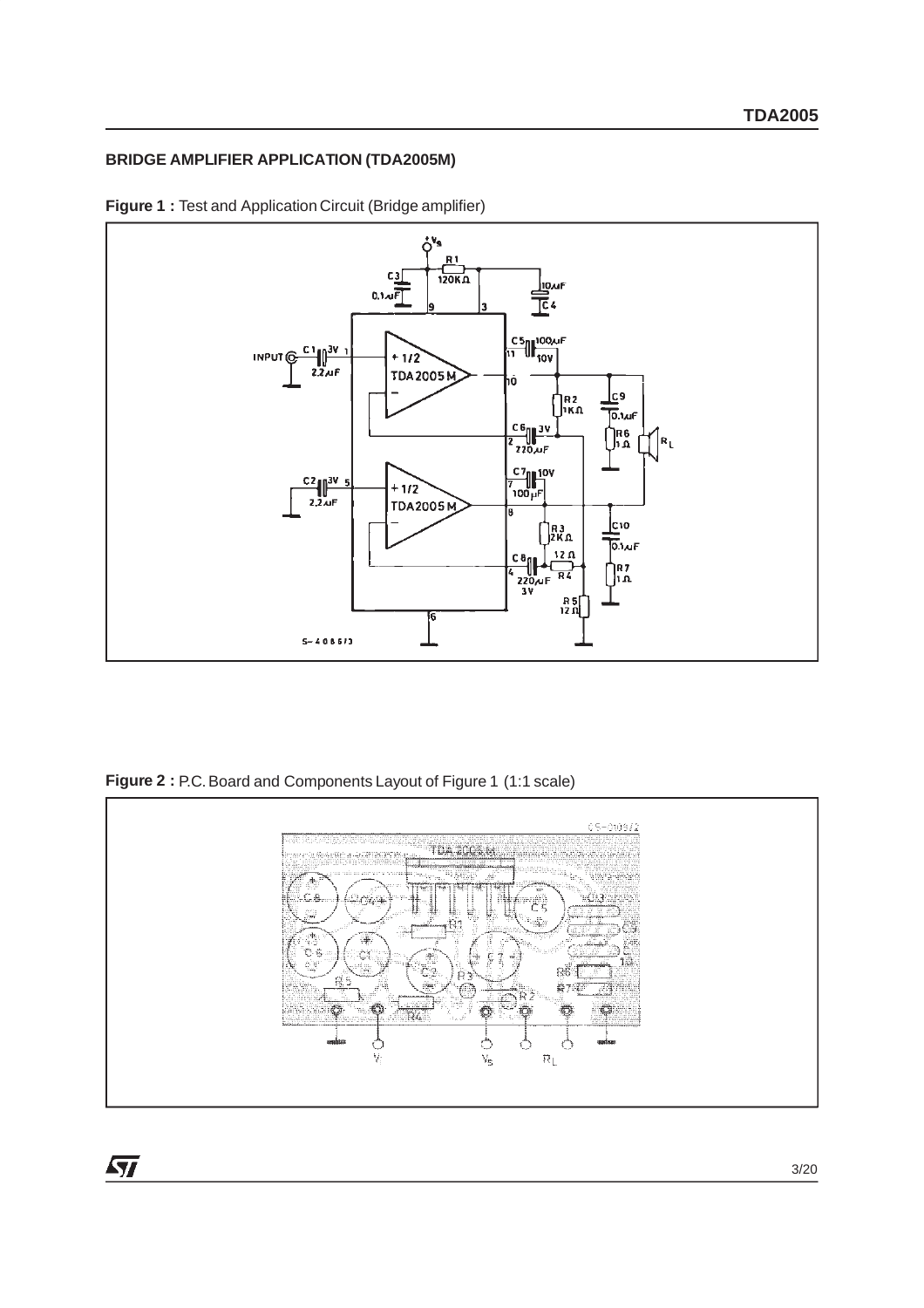#### **ELECTRICAL CHARACTERISTICS** (refer to the **Bridge** application circuit,  $T_{amb} = 25^{\circ}$ C, G $\vee$  = 50dB,  $R_{th}$  (heatsink) =  $4^{\circ}$ C/W, unless otherwise specified)

| Symbol                               | <b>Parameter</b>                                                                                    | <b>Test Conditions</b>                                                                                                                                   | Min.           | Typ.           | Max.       | <b>Unit</b>                            |
|--------------------------------------|-----------------------------------------------------------------------------------------------------|----------------------------------------------------------------------------------------------------------------------------------------------------------|----------------|----------------|------------|----------------------------------------|
| $V_{\rm s}$                          | Supply Voltage                                                                                      |                                                                                                                                                          | 8              |                | 18         | $\vee$                                 |
| $\rm V_{os}$                         | Output Offset Voltage (1)<br>(between pin 8 and pin 10)                                             | $V_s = 14.4V$<br>$V_e = 13.2V$                                                                                                                           |                |                | 150<br>150 | mV<br>mV                               |
| $I_d$                                | <b>Total Quiescent Drain Current</b>                                                                | $V_s = 14.4V$<br>$R_L = 4\Omega$<br>$V_s = 13.2V$<br>$R_L = 3.2\Omega$                                                                                   |                | 75<br>70       | 150<br>160 | mA<br>mA                               |
| $P_0$                                | <b>Output Power</b>                                                                                 | $d = 10%$<br>$f = 1 Hz$<br>$V_s = 14.4V$<br>$R_L = 4\Omega$<br>$R_L = 3.2\Omega$<br>$V_s = 13.2V$<br>$R_L = 3.2 \Omega$                                  | 18<br>20<br>17 | 20<br>22<br>19 |            | W                                      |
| d                                    | <b>Distortion</b>                                                                                   | $f = 1kHz$<br>$V_s = 14.4V$<br>$R_L = 4\Omega$<br>$P_0 = 50$ mW to 15W<br>$V_s = 13.2V$<br>$R_L = 3.2\Omega$<br>$P_0 = 50$ mW to 13W                     |                |                | 1<br>1     | $\frac{0}{0}$<br>$\frac{0}{0}$         |
| $V_i$                                | <b>Input Sensitivity</b>                                                                            | $f = 1kHz$<br>$P_0 = 2W$<br>$R_1 = 4\Omega$<br>$P_o = 2W$<br>$R_L = 3.2\Omega$                                                                           |                | 9<br>8         |            | mV<br>mV                               |
| $R_i$                                | Input Resistance                                                                                    | $f = 1kHz$                                                                                                                                               | 70             |                |            | $k\Omega$                              |
| $f_L$                                | Low Frequency Roll Off (-3dB)                                                                       | $R_1 = 3.2\Omega$                                                                                                                                        |                |                | 40         | Hz                                     |
| $f_H$                                | High Frequency Roll Off (-3dB)                                                                      | $R_L = 3.2\Omega$                                                                                                                                        | 20             |                |            | kHz                                    |
| $G_v$                                | Closed Loop Voltage Gain                                                                            | $f = 1kHz$                                                                                                                                               |                | 50             |            | dB                                     |
| e <sub>N</sub>                       | <b>Total Input Noise Voltage</b>                                                                    | $R_q = 10k\Omega$ (2)                                                                                                                                    |                | 3              | 10         | uV                                     |
| <b>SVR</b>                           | Supply Voltage Rejection                                                                            | $R_{q} = 10k\Omega$ , $C_{4} = 10\mu F$<br>$f_{\text{ripole}} = 100 \text{Hz}$ , $V_{\text{ripole}} = 0.5 \text{V}$                                      | 45             | 55             |            | dB                                     |
| $\eta$                               | Efficiency                                                                                          | $V_s = 14.4V, f = 1 kHz$<br>$P_0 = 20W$ $R_L = 4\Omega$<br>$P_0 = 22W$ $R_L = 3.2\Omega$<br>$V_s = 13.2V, f = 1 kHz$<br>$P_0 = 19W$<br>$R_L = 3.2\Omega$ |                | 60<br>60<br>58 |            | $\%$<br>$\frac{0}{0}$<br>$\frac{0}{0}$ |
| $T_i$                                | Thermal Shut-down Junction<br>Temperature                                                           | $V_s = 14.4V$ , $R_L = 4\Omega$<br>$f = 1$ kHz, $P_{tot} = 13W$                                                                                          |                | 145            |            | $\circ$ C                              |
| <b>Vosh</b><br>Notes:<br>$\mathbf 1$ | Output Voltage with one Side of<br>the Speakers heried to ground<br>Bandwith Filter: 22Hz to 22kHz. | $V_s = 14.4V$<br>$R_L = 4\Omega$<br>$V_s = 13.2V$<br>$R_L = 3.2\Omega$                                                                                   |                |                | 2          | $\vee$                                 |

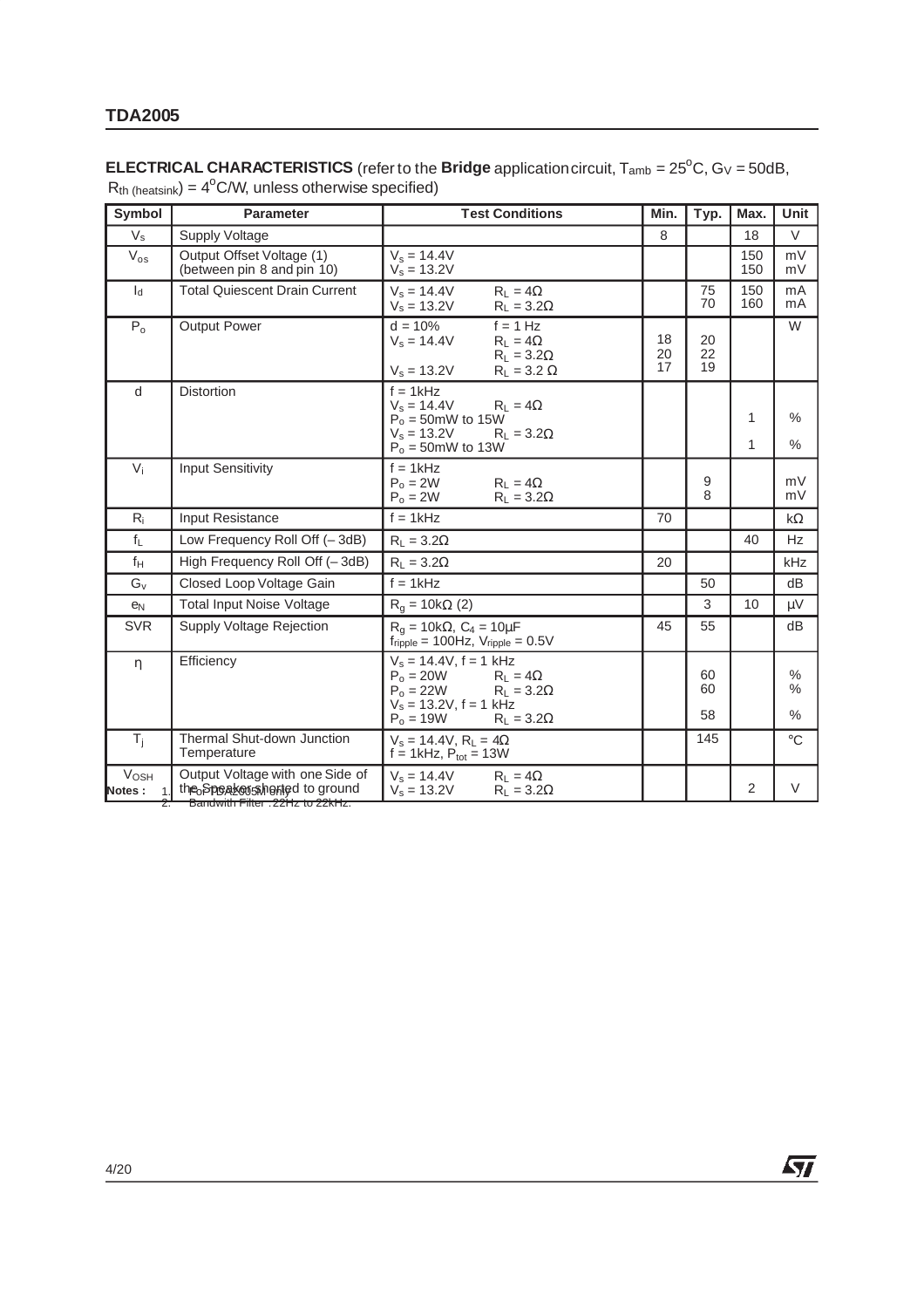**Figure 3 :** Output Offset Voltage versus Supply Voltage



**Figure 5 :** Distortion versus Output Power (bridge amplifier)



**BRIDGE AMPLIFIER DESIGN**

The following consideraions can be useful when designing a bridge amplifier.

|                    | <b>Parameter</b>                       | <b>Single Ended</b>                                     | <b>Bridge</b>                                |
|--------------------|----------------------------------------|---------------------------------------------------------|----------------------------------------------|
| $V_{o \, max}$     | Peak Output Voltage (before clipping)  | $\frac{1}{2}$ (V <sub>s</sub> – 2 V <sub>CE sat</sub> ) | $V_s - 2 V_{CE sat}$                         |
| <sup>l</sup> o max | Peak Output Current (before clippling) | 1 $V_S - 2 V_{CE}$ sat<br>Rı                            | $V_S - 2 V_{CE sat}$                         |
| $P_{o \, max}$     | RMS Output Power (before clipping)     | 1 $(V_S - 2 V_{CE sat})^2$<br>$2R_1$                    | $(V_S - 2 V_{CE sat})^2$<br>2 R <sub>1</sub> |

Where :  $V_{CE\ sat} =$  output transistors saturation voltage VS = allowable supply voltage RL = load impedance

**ST** 

**Figure 4 :** Distortion versus Output Power (bridge amplifier)

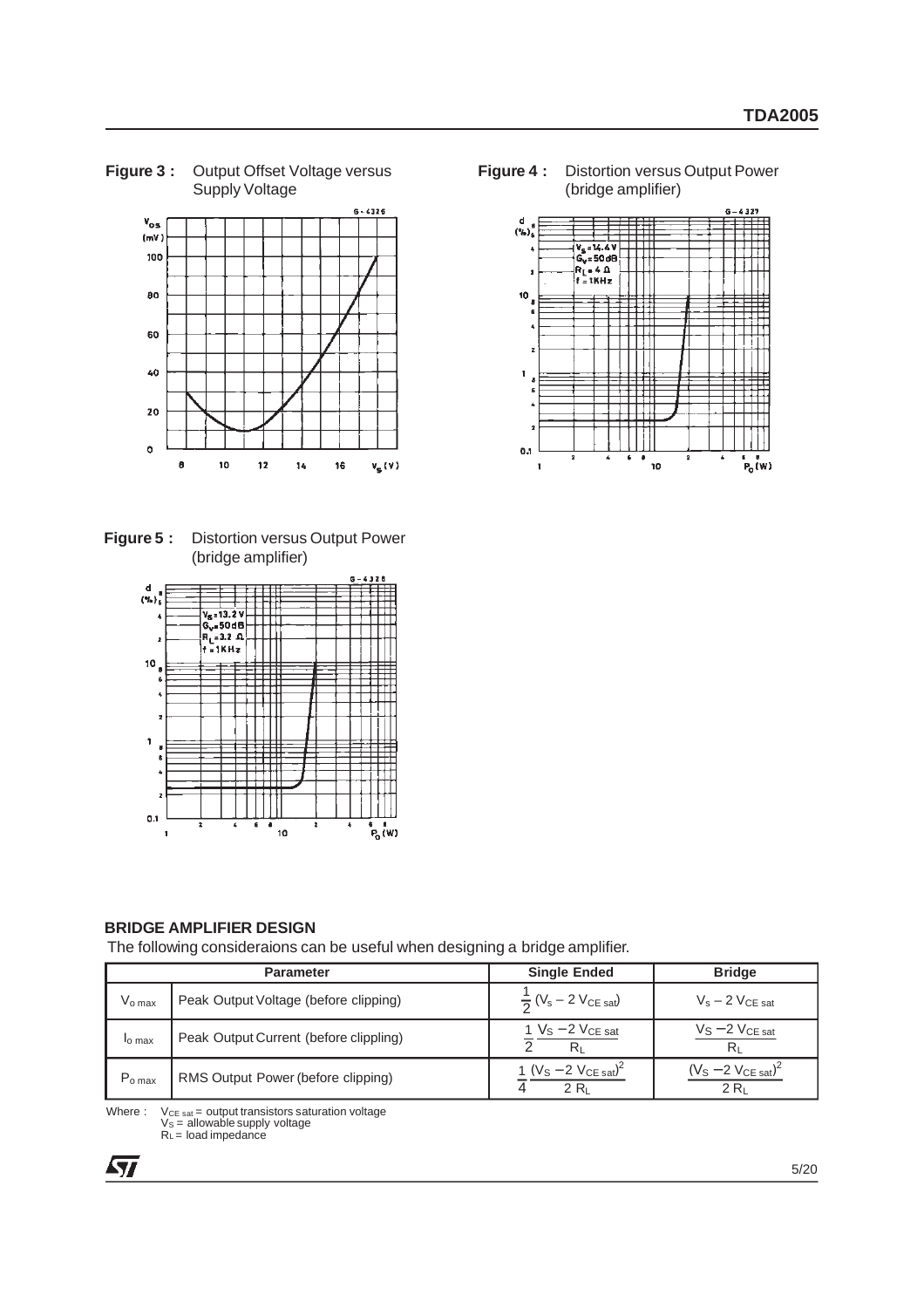Voltage and current swings are twice for a bridge amplifier in comparisonwith single endedamplifier. In order words, with the same  $R<sub>L</sub>$  the bridge configuration can deliver an output power that is four times the output power of a single ended amplifier, while, with the same max output current the bridge configuration can deliver an output power that is twice the output power of a single ended amplifier. Core must be taken when selecting  $Vs$  and  $R<sub>L</sub>$  in order to avoid an output peak current above the absolute maximum rating.

From the expression for  $I_{Omax}$ , assuming  $V_S$  $= 14.4V$  and  $V$ CE sat = 2V, the minimum load that can be driven by TDA2005 in bridge configuration is :

$$
R_{L \text{ min}} = \frac{V_S - 2 V_{CEsat}}{I_{O \text{ max}}} = \frac{14.4 - 4}{3.5} = 2.97 \Omega
$$

The voltage gain of the bridge configuration is given by (see Figure 34) :

$$
G_V = \frac{V_0}{V_1} = 1 + \frac{R_1}{\left(\frac{R_2 \cdot R_4}{R_2 + R_4}\right)} + \frac{R_3}{R_4}
$$

#### **STEREO AMPLIFIER APPLICATION (TDA2005S)**

**Figure 7 : Typical Application Circuit** 

For sufficiently high gains (40 to 50dB) it is possible to put  $R_2 = R_4$  and  $R_3 = 2R_1$ , simplifing the formula in :

$$
G_V = 4\,\frac{R_1}{R_2}
$$

| $G_{v}$ (dB) | $R_1(\Omega)$ | $R_2 = R_4$ ( $\Omega$ ) | $R_3(\Omega)$ |
|--------------|---------------|--------------------------|---------------|
| 40           | 1000          | 39                       | 2000          |
| 50           | 1000          | 1つ                       | 2000          |

**Figure 6 :** Bridge Configuration



ky.

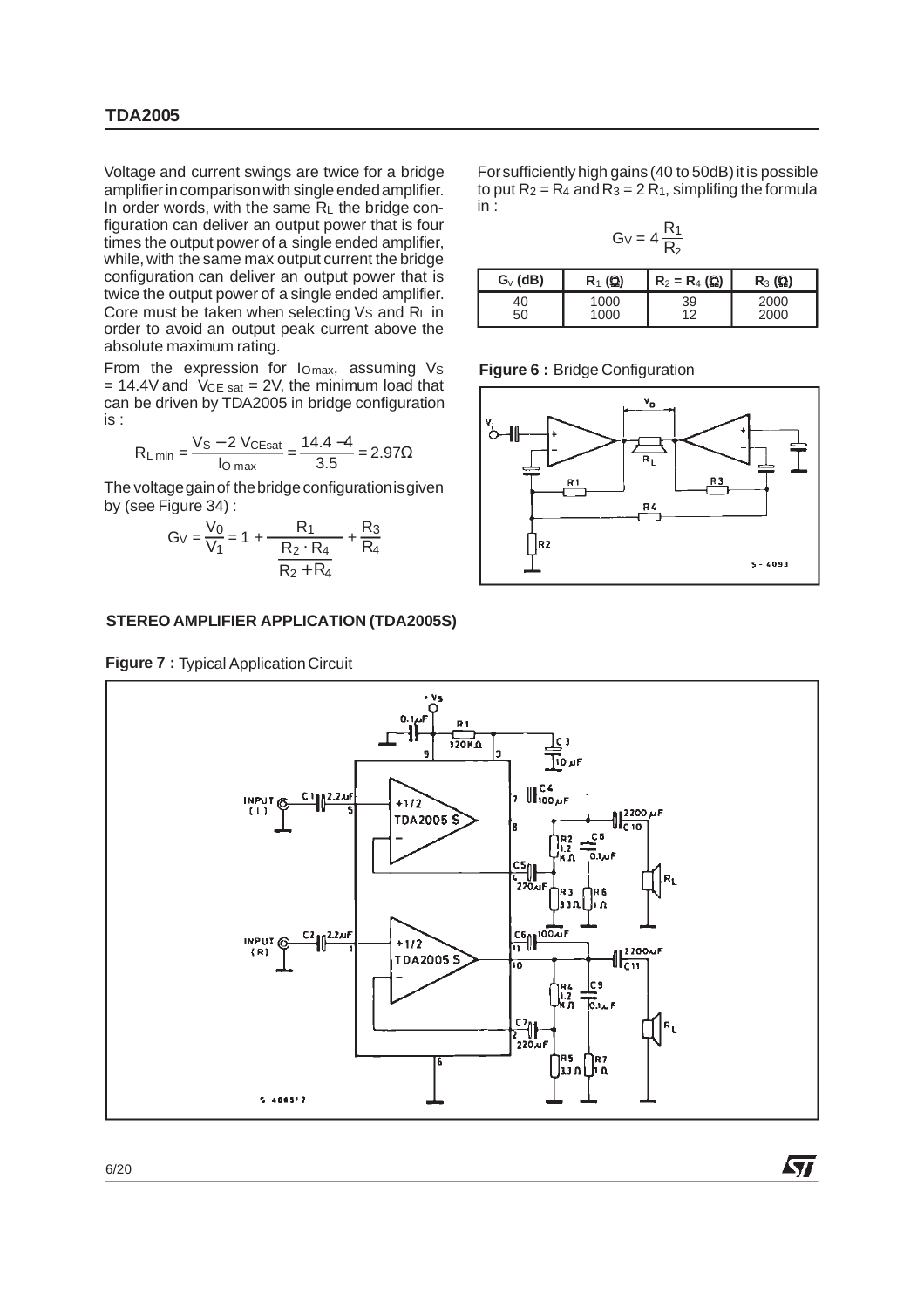| <b>Symbol</b>           | <b>Parameter</b>                     | <b>Test Conditions</b>                                                                                                                                                                                                                                     | Min.                                     | Typ.                                    | Max.                                   | Unit                                        |
|-------------------------|--------------------------------------|------------------------------------------------------------------------------------------------------------------------------------------------------------------------------------------------------------------------------------------------------------|------------------------------------------|-----------------------------------------|----------------------------------------|---------------------------------------------|
| $V_{\rm s}$             | Supply Voltage                       |                                                                                                                                                                                                                                                            | 8                                        |                                         | 18                                     | V                                           |
| $V_{o}$                 | Quiescent Output Voltage             | $V_s = 14.4V$<br>$V_s = 13.2V$                                                                                                                                                                                                                             | 6.6<br>6                                 | 7.2<br>6.6                              | 7.8<br>7.2                             | $\vee$<br>V                                 |
| $I_d$                   | <b>Total Quiescent Drain Current</b> | $V_s = 14.4V$<br>$V_s = 13.2V$                                                                                                                                                                                                                             |                                          | 65<br>62                                | 120<br>120                             | mA<br>mA                                    |
| $P_0$                   | Output Power (each channel)          | $f = 1$ kHz, d = 10%<br>$V_s = 14.4V$<br>$R_L = 4\Omega$<br>$R_L = 3.2\Omega$<br>$R_L = 2\Omega$<br>$R_L = 1.6\Omega$<br>$V_s = 13.2V$<br>$R_L = 3.2\Omega$<br>$R_L = 1.6\Omega$<br>$V_s = 16V$<br>$R_L = 2\Omega$                                         | 6<br>$\overline{7}$<br>9<br>10<br>6<br>9 | 6.5<br>8<br>10<br>11<br>6.5<br>10<br>12 |                                        | W                                           |
| d                       | Distortion (each channel)            | $f = 1kHz$<br>$V_s = 14.4V$<br>$R_L = 4\Omega$<br>$P_0 = 50$ mW to 4W<br>$V_s = 14.4V$<br>$R_1 = 2\Omega$<br>$P_0 = 50$ mW to 6W<br>$V_s = 13.2V$<br>$R_L = 3.2\Omega$<br>$P_0 = 50$ mW to 3W<br>$V_s = 13.2V$<br>$R_L = 1.6\Omega$<br>$P_0 = 40$ mW to 6W |                                          | 0.2<br>0.3<br>0.2<br>0.3                | $\mathbf{1}$<br>1<br>1<br>$\mathbf{1}$ | $\%$<br>$\frac{0}{0}$<br>%<br>$\frac{0}{0}$ |
| <b>CT</b>               | Cross Talk (1)                       | $V_s = 14.4V$ , $V_o = 4V_{RMS}$<br>$R_L = 4\Omega$ , $R_q = 5k\Omega$<br>$f = 1kHz$<br>$f = 10kHz$                                                                                                                                                        |                                          | 60<br>45                                |                                        | dB                                          |
| $V_i$                   | <b>Input Saturation Voltage</b>      |                                                                                                                                                                                                                                                            | 300                                      |                                         |                                        | mV                                          |
| $V_i$                   | <b>Input Sensitivity</b>             | $f = 1$ kHz, $P_0 = 1$ W<br>$R_L = 4\Omega$<br>$R_L = 3.2\Omega$                                                                                                                                                                                           |                                          | 6<br>5.5                                |                                        | mV                                          |
| $R_i$                   | Input Resistance                     | $f = 1kHz$                                                                                                                                                                                                                                                 | 70                                       | 200                                     |                                        | $k\Omega$                                   |
| $\mathsf{f}_\mathsf{L}$ | Low Frequency Roll Off (-3dB)        | $R_L = 2\Omega$                                                                                                                                                                                                                                            |                                          |                                         | 50                                     | Hz                                          |
| $f_H$                   | High Frequency Roll Off (-3dB)       | $R_L = 2\Omega$                                                                                                                                                                                                                                            | 15                                       |                                         |                                        | kHz                                         |
| $G_{\rm V}$             | Voltage Gain (open loop)             | $f = 1kHz$                                                                                                                                                                                                                                                 |                                          | 90                                      |                                        | dB                                          |
| $\mathbb{G}_{\vee}$     | Voltage Gain (closed loop)           | $f = 1kHz$                                                                                                                                                                                                                                                 | 48                                       | 50                                      | 51                                     | dB                                          |
| $\Delta G_V$            | Closed Loop Gain Matching            |                                                                                                                                                                                                                                                            |                                          | 0.5                                     |                                        | dВ                                          |
| e <sub>N</sub>          | <b>Total Input Noise Voltage</b>     | $R_q = 10k\Omega$ (2)                                                                                                                                                                                                                                      |                                          | 1.5                                     | 5                                      | μV                                          |
| <b>SVR</b>              | Supply Voltage Rejection             | $R_{q} = 10k\Omega$ , $C_{3} = 10\mu F$<br>$f_{\text{ripole}} = 100 \text{Hz}$ , $V_{\text{ripole}} = 0.5 \text{V}$                                                                                                                                        | 35                                       | 45                                      |                                        | dB                                          |
| η                       | Efficiency                           | $V_s = 14.4V$ , f = 1kHz<br>$P_0 = 6.5W$<br>$R_L = 4\Omega$<br>$P_0 = 10W$<br>$R_L = 2\Omega$<br>$V_s = 13.2V$ , f = 1kHz<br>$P_0 = 6.5W$<br>$R_L = 3.2\Omega$<br>$P_o = 100W$<br>$R_L = 1.6\Omega$                                                        |                                          | 70<br>60<br>70<br>60                    |                                        | $\%$<br>%<br>℅<br>%                         |

#### **ELECTRICAL CHARACTERISTICS** (refer to the **Stereo** application circuit,  $T_{amb} = 25^{\circ}$ C,  $G_V = 50dB$ ,  $R_{th}$  (heatsink) =  $4^{\circ}$ C/W, unless otherwwise specified)

**Notes :** 1. For TDA2005M only<br>2. Bandwith Filter : 22Hz to 22kHz.

 $\sqrt{11}$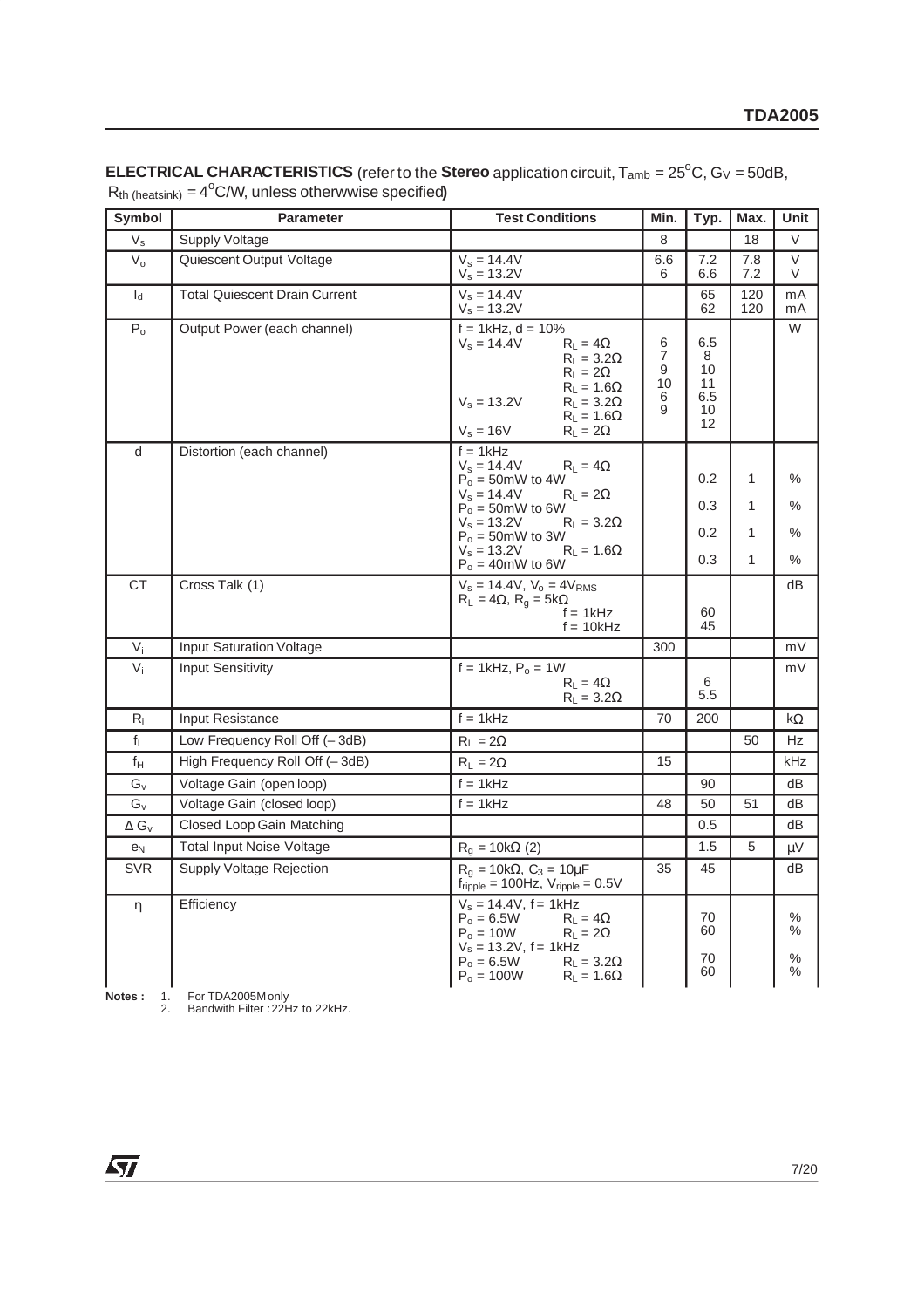**Figure 8 :** Quiescent Output Voltage versus Supply Voltage (Stereo amplifier)







**Figure 12 :** Output Power versus Supply Voltage (Stereo amplifier)



**Figure 9 :** Quiescent Drain Current versus Supply Voltage (Stereo amplifier)



**Figure 11 :** Output Power versus Supply Voltage (Stereo amplifier)



**Figure 13:** Distortion versus Frequency (Stereo amplifier)



**STI**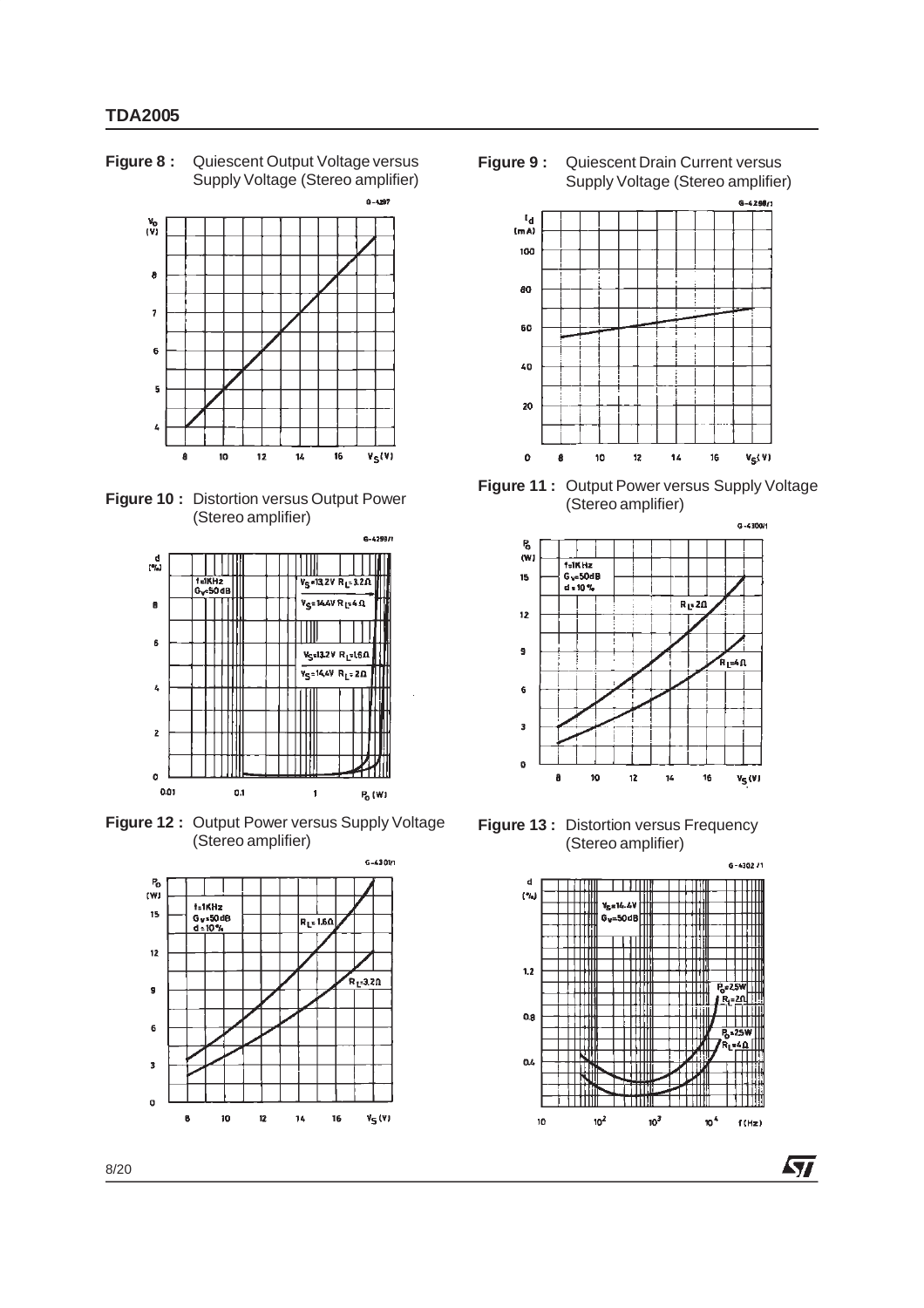**Figure 14 :** Distortion versus Frequency (Stereo amplifier)



**Figure 16 :** Supply Voltage Rejection versus Frequency (Stereo amplifier)



**Figure 18 :** Supply Voltage Rejection versus C2 and C3 (Stereo amplifier)



**Figure 15 :** Supply Voltage Rejection versus C3 (Stereo amplifier)



**Figure 17 :** Supply Voltage Rejection versus C2 and C3 (Stereo amplifier)



**Figure 19 :** Gain versus Input Sensitivity (Stereo amplifier)

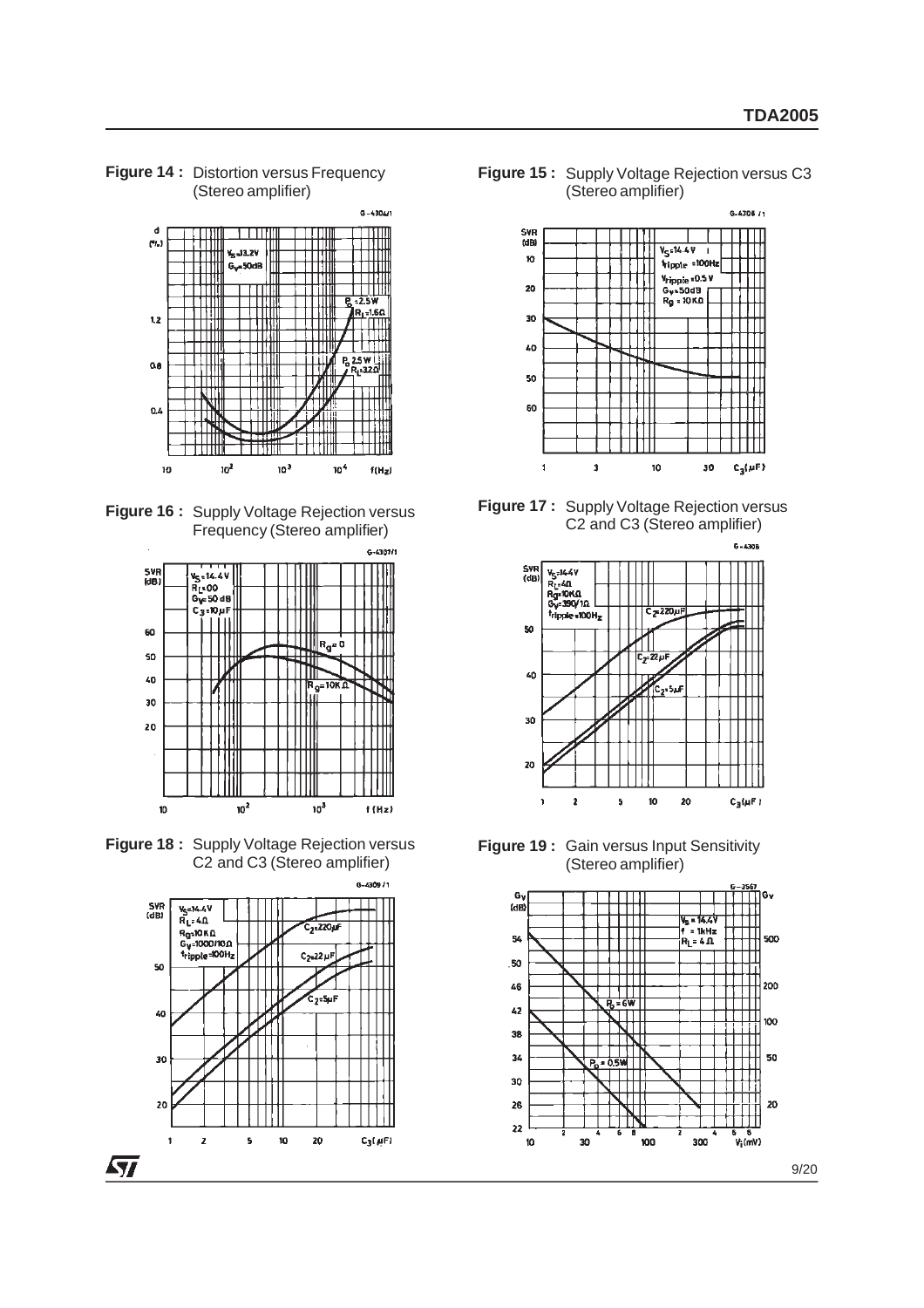**Figure 20:** Gain versus Input Sensitivity (Stereo amplifier)



**Figure 22 :** Total Power Dissipation and Efficiency versus Output Power (Stereo amplifier)



**Figure 21 :** Total Power Dissipation and Efficiency versus Output Power (Bridge amplifier)



*ST*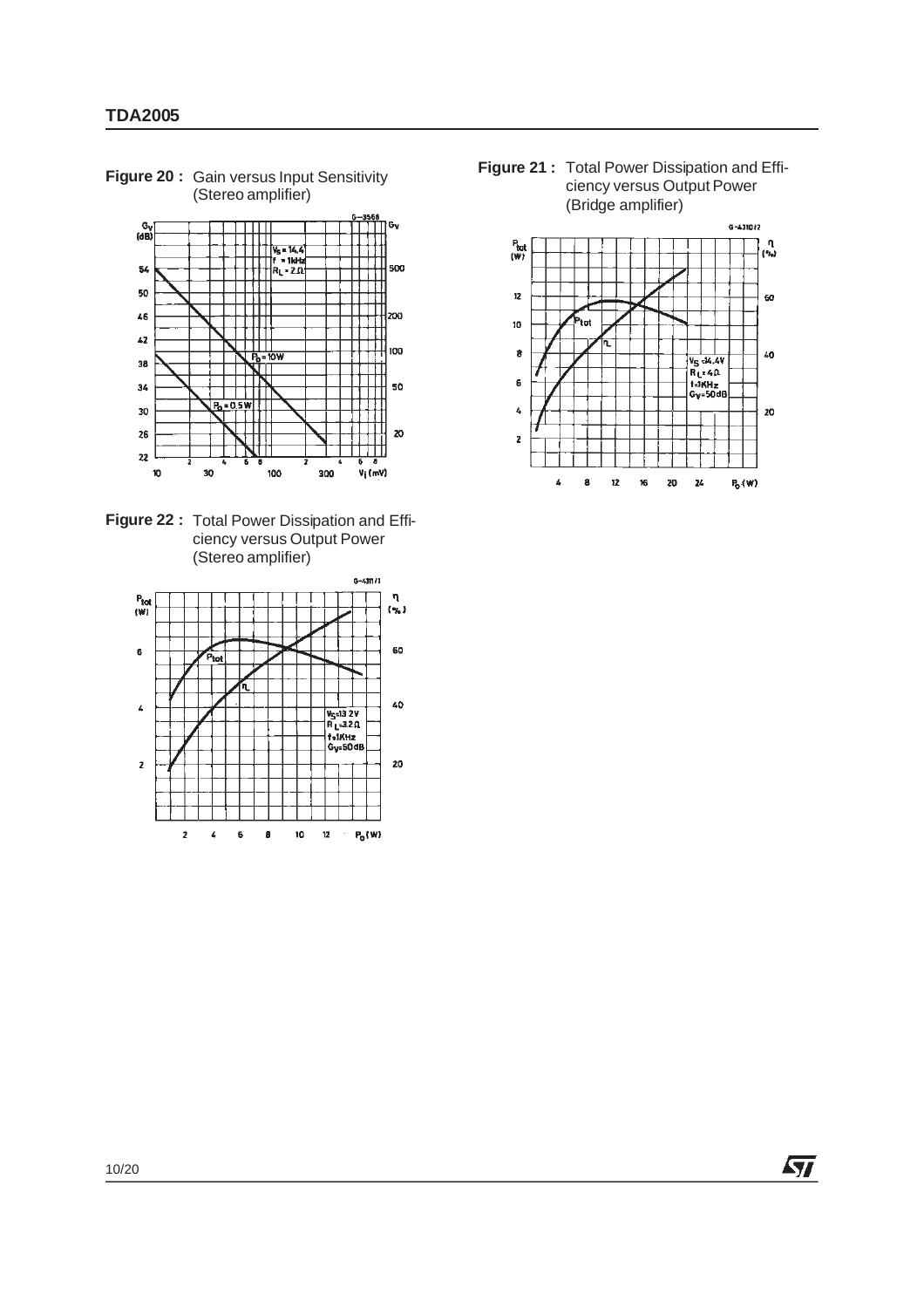#### **APPLICATION SUGGESTION**

The recommended values of the componentsare those shown on Bridge applicatiion circuit of Figure 1. Different values can be used ; the following table can help the designer.

| Comp.          | Recom.<br>Value | <b>Purpose</b>                                                | <b>Larger Than</b>                                              | <b>Smaller Than</b>                                                       |
|----------------|-----------------|---------------------------------------------------------------|-----------------------------------------------------------------|---------------------------------------------------------------------------|
| R <sub>1</sub> | 120 k $\Omega$  | Optimization of the Output<br>Symmetry                        | Smaller P <sub>o max</sub>                                      | Smaller P <sub>o max</sub>                                                |
| R <sub>2</sub> | $1k\Omega$      |                                                               |                                                                 |                                                                           |
| R <sub>3</sub> | 2 k $\Omega$    |                                                               |                                                                 |                                                                           |
|                |                 |                                                               |                                                                 |                                                                           |
| $R_4, R_5$     | 12 $\Omega$     | Closed Loop Gain Setting (see<br>Bridge Amplifier Design) (*) |                                                                 |                                                                           |
|                |                 |                                                               |                                                                 |                                                                           |
| $R_6, R_7$     | $1 \Omega$      | <b>Frequency Stability</b>                                    | Danger of Oscillation at High<br>Frequency with Inductive Loads |                                                                           |
| C <sub>1</sub> | $2.2 \mu F$     | Input DC Decoupling                                           |                                                                 |                                                                           |
| C <sub>2</sub> | $2.2 \mu F$     | Optimization of Turn on Pop and<br>Turn on Delay              | High Turn on Delay                                              | Higher Turn on Pop, Higher<br>Low Frequency Cut-off,<br>Increase of Noise |
| $C_3$          | $0.1 \mu F$     | Supply by Pass                                                |                                                                 | Danger of Oscillation                                                     |
| C <sub>4</sub> | $10 \mu F$      | <b>Ripple Rejection</b>                                       | Increase of SVR, Increase of<br>the Switch-on Time              | Degradation of SVR.                                                       |
| $C_5, C_7$     | $100 \mu F$     | Bootstrapping                                                 |                                                                 | Increase of Distortion<br>at low Frequency                                |
| $C6$ , $C8$    | 220 µF          | Feedback Input DC Decoupling,<br>Low Frequency Cut-off        |                                                                 | <b>Higher Low Frequency</b><br>Cut-off                                    |
| $C_9, C_{10}$  | $0.1 \mu F$     | <b>Frequency Stability</b>                                    |                                                                 | Danger of Oscillation                                                     |

(\*) The closed loop gain must be higher than 32dB.

 $\sqrt{11}$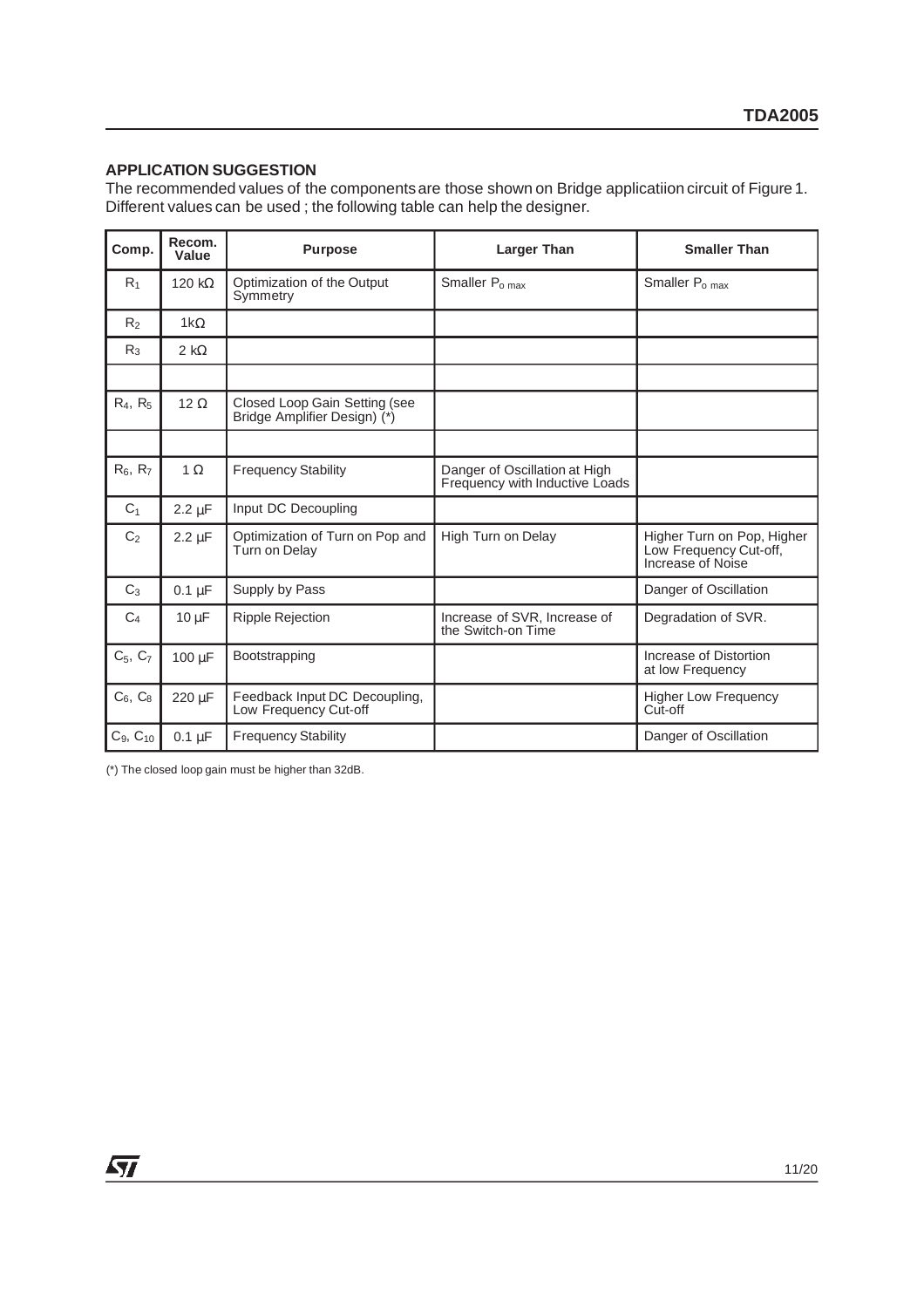## **APPLICATION INFORMATION**

### **Figure 23 :** Bridge Amplifier without Boostrap



**Figure 24 :** P.C.Board and ComponentsLayout of Figure 23 (1:1 scale)



 $\sqrt{M}$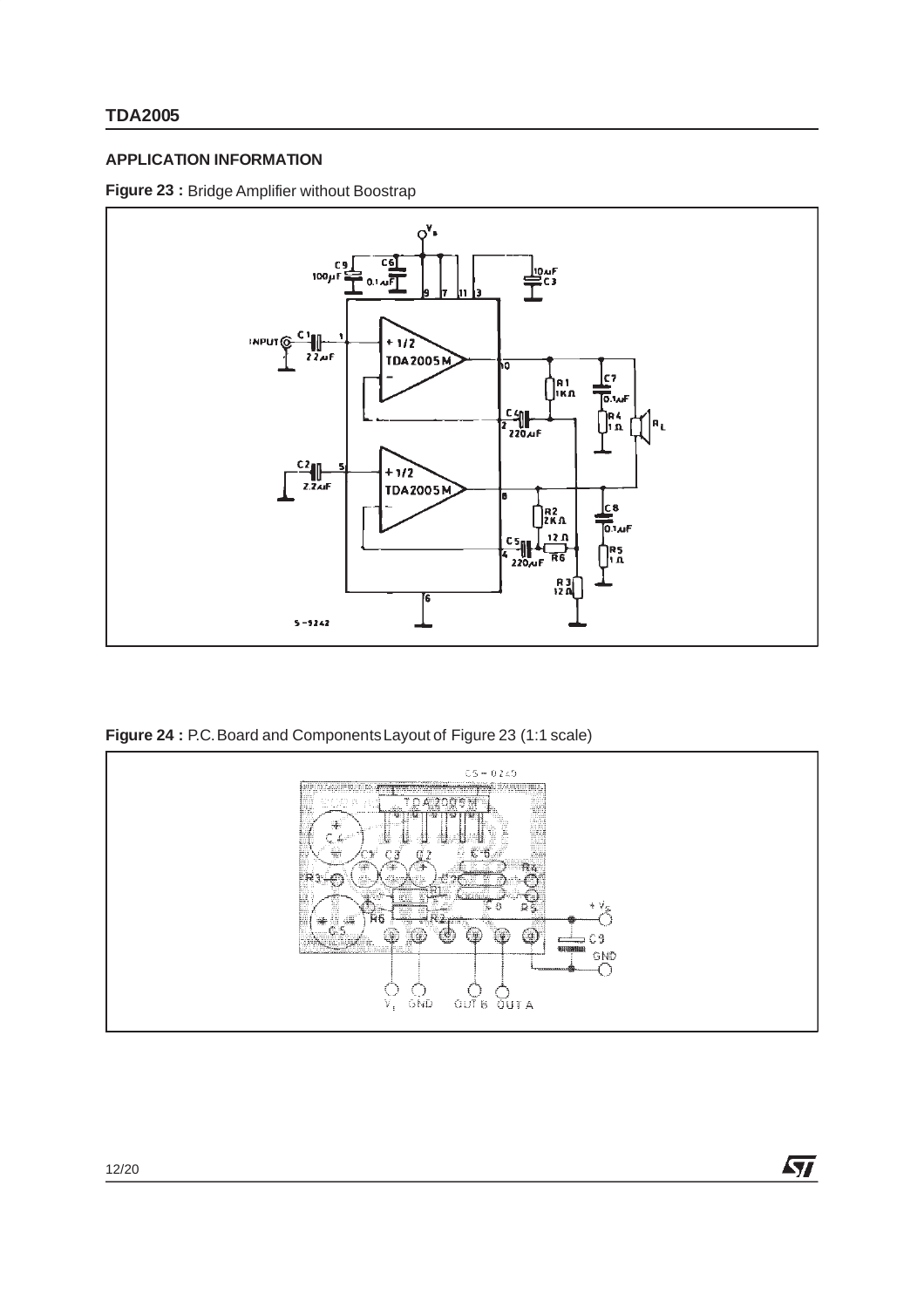**Figure 25 :** Low Cost Bridge Amplifier  $(G_V = 42dB)$ 



**Figure 26 :** P.C.Board and ComponentsLayout of Figure 25 (1:1 scale)

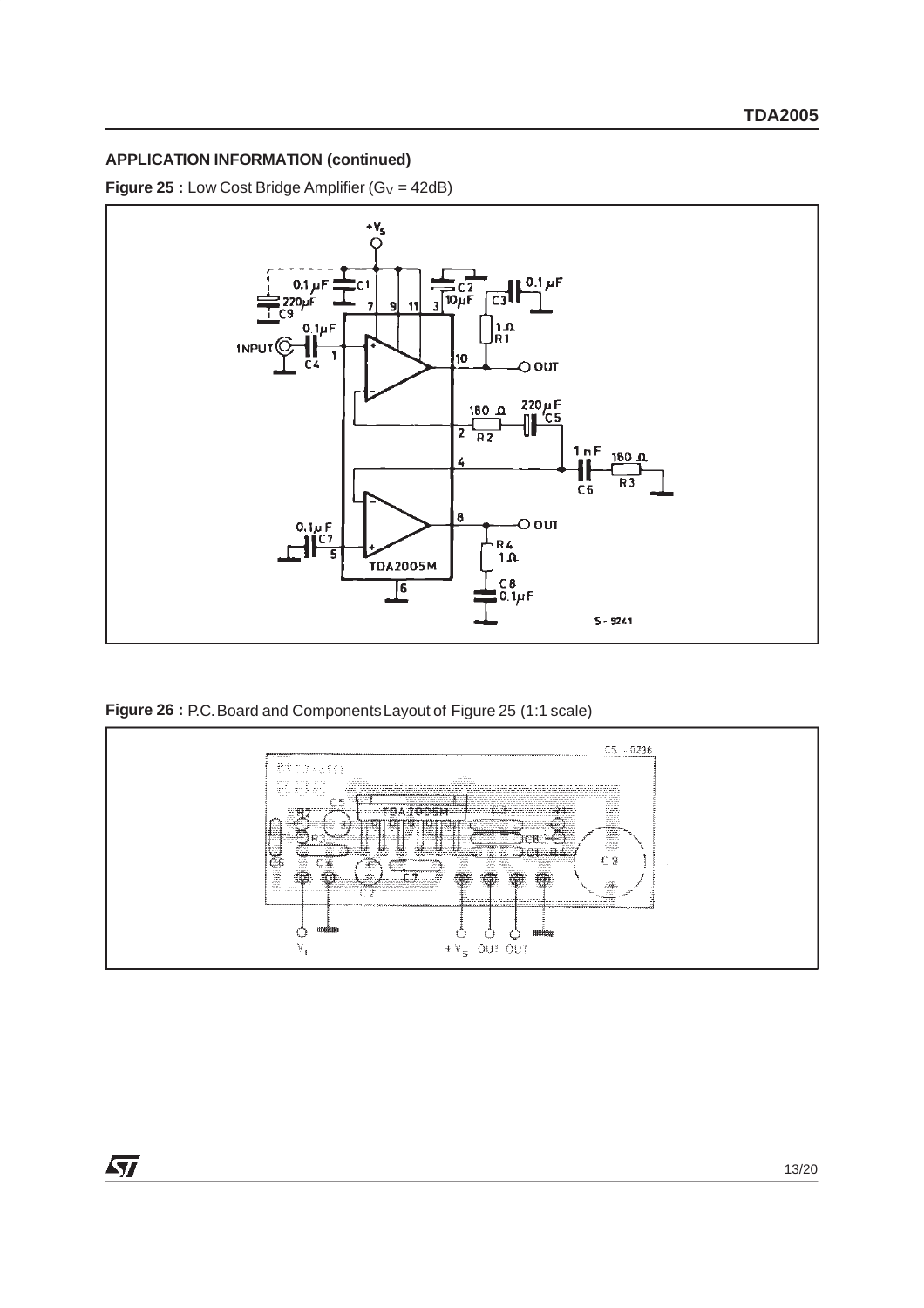



**Figure 28 :** Tone Control Response (circuit of Figure 29)



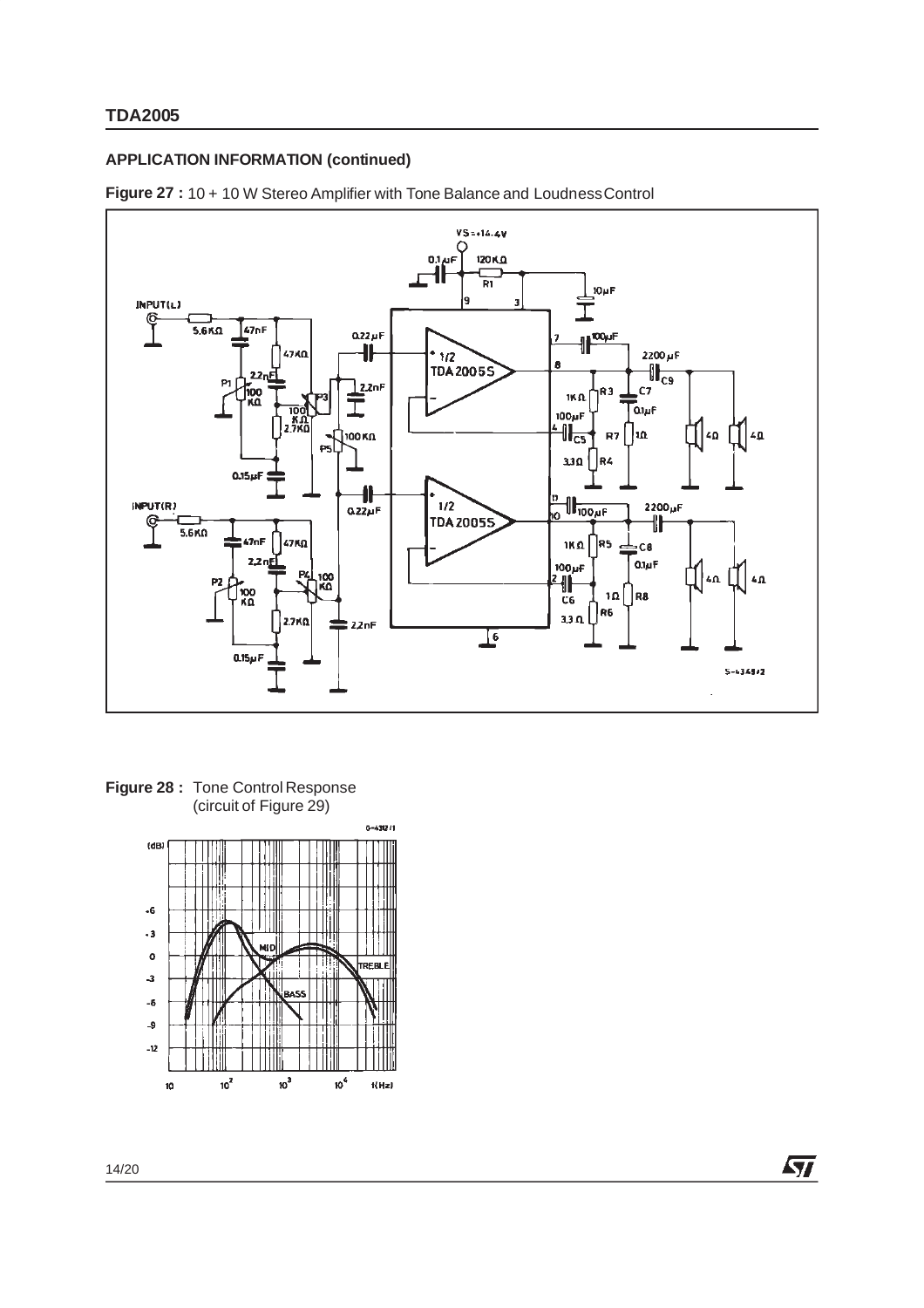



**Figure 30 :** Simple 20W Two Way Amplifier (F<sub>C</sub> = 2kHz)

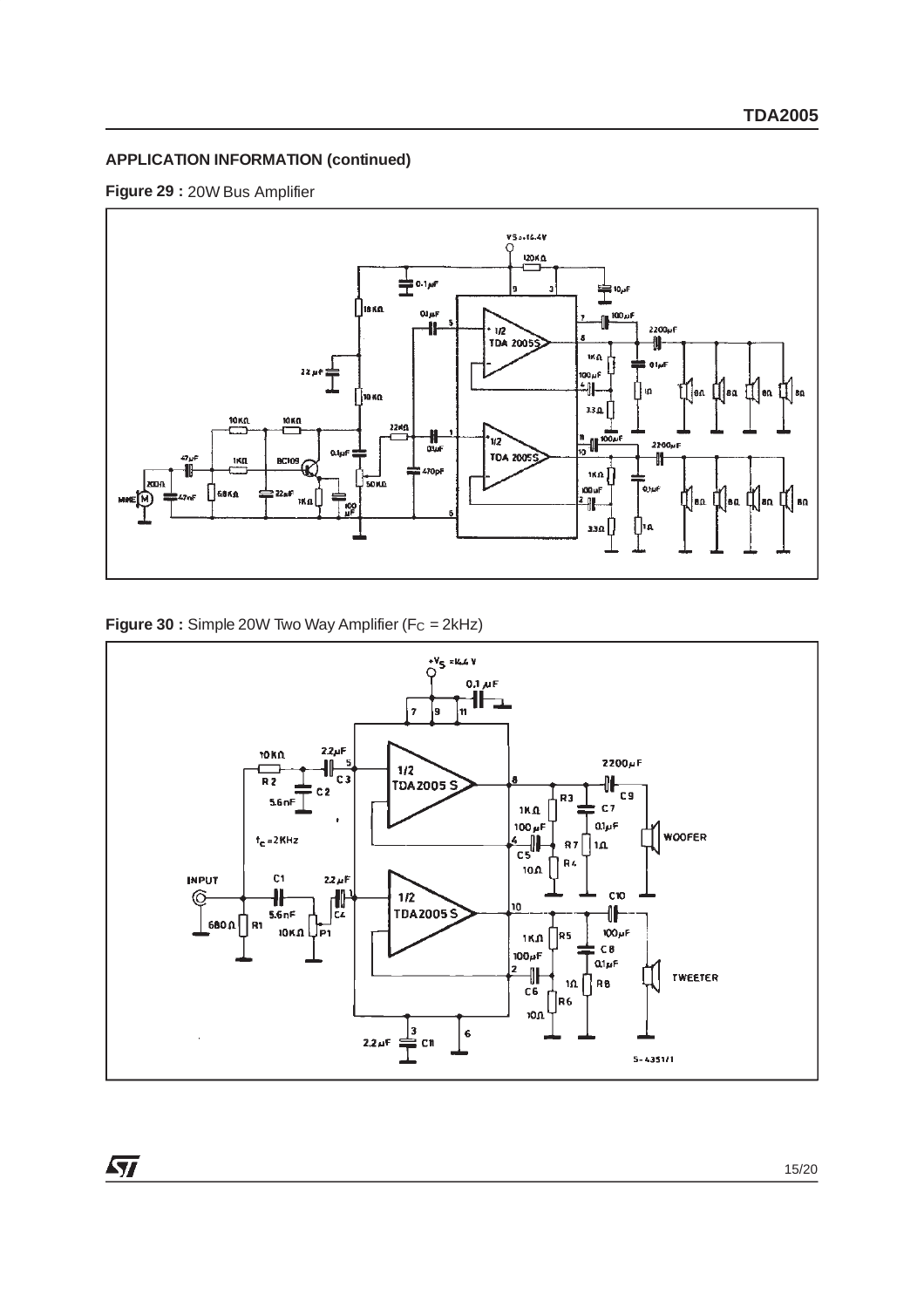**Figure 31 :** Bridge Amplifier Circuit suited for Low-gain Applications ( $G_V = 34dB$ )



# **Figure 32 :** Example of Muting Circuit



 $\sqrt{M}$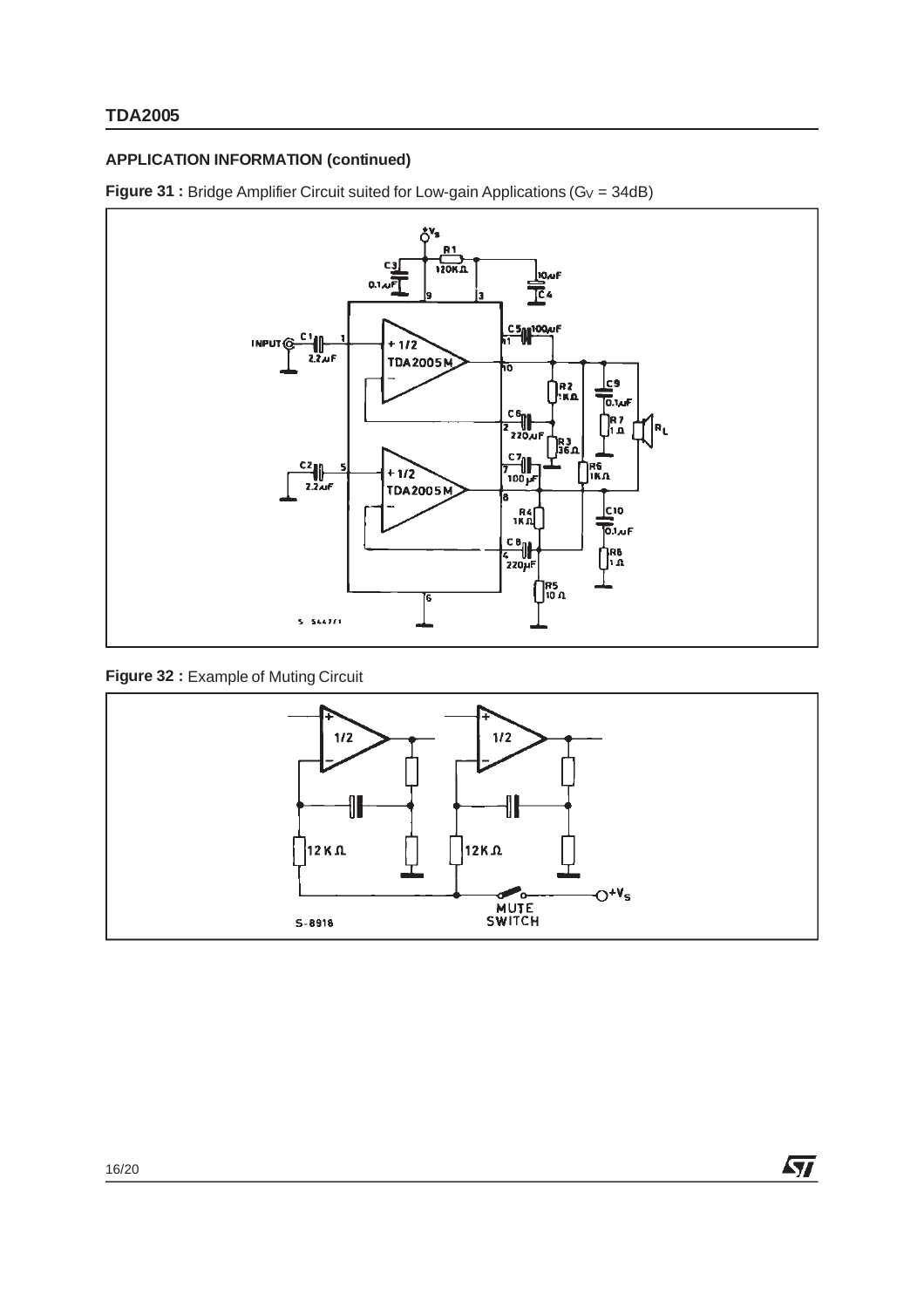#### **BUILT-IN PROTECTION SYSTEMS**

#### **Load Dump Voltage Surge**

The TDA2005 has a circuit which enables it to withstanda voltagepulse train, on Pin 9, of the type shown in Figure 34.

If the supply voltage peaks to more than 40V, then an LC filter must be inserted between the supply and pin 9, in order to assure that the pulses at pin 9 will be held withing the limits shown.

AsuggestedLC networkis shownin Figure33.With this network, a train of pulses with amplitude up to 120V and width of 2ms can be applied at point A. This type of protection is ON when the supply voltage(pulse or DC) exceeds 18V.For this reason the maximum operating supply voltage is 18V.

#### **Figure 33**



#### **Figure 34**



#### **Short Circuit** (AC and DC conditions)

TheTDA2005canwithstanda permanentshort-circuit on the output for a supply voltage up to 16V.

#### **Polarity Inversion**

High current (up to 10A) can be handled by the device with no damagefor a longer period than the blow-out time of a quick 2A fuse (normally connected in series with the supply). This feature is added to avoid destruction, if during fitting to the car, a mistake on the connection of the supply is made.



#### **Open Ground**

When the ratio is in the ON condition and the ground is accidentally opened, a standard audio amplifier will be damaged.Onthe TDA2005 protection diodes are included to avoidany damage.

#### **Inductive Load**

A protection diode is provided to allow use of the TDA2005 with inductive loads.

#### **DC Voltage**

The maximum operating DC voltage for the TDA2005 is 18V.

However the device canwithstand a DC voltageup to 28V with no damage. This could occur during winterif twobatteriesare seriesconnectedto crank the engine.

#### **Thermal Shut-down**

The presence of a thermallimiting circuit offers the following advantages :

- 1) an overload on the output (even if it is permanent), or an excessive ambient temperature can be easily withstood.
- 2) the heatsink can have a smaller factor of safety compared with that of a conventional circuit. There is no device damage in the case of excessive junction temperature : all that happens is that  $P_O$  (and therefore  $P_{tot}$ ) and  $I_d$  are reduced.

The maximum allowable power dissipation depends upon the size of the externalheatsink(i.e.its thermal resistance) ; Figure 35 shows the dissipable power as a function of ambient temperature for different thermal resistance.

#### **Loudspeaker Protection**

The circuit offers loudspeaker protection during short circuit for one wire to ground.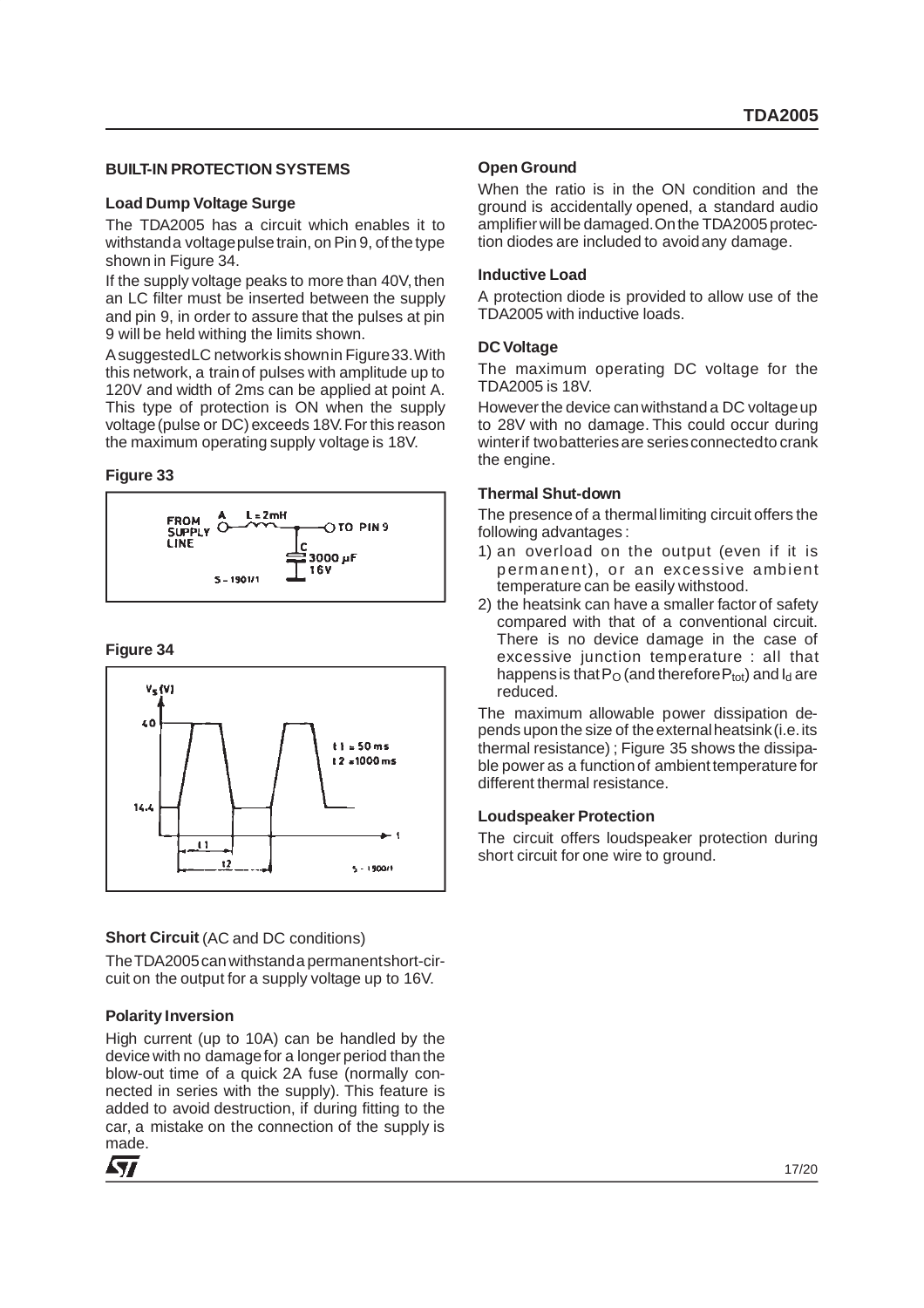

**Figure 35 :** Maximum Allowable Power Dissipation versus Ambient Temperature





**Figure 37 :** Output Power and Drain Current versus Case Temperature

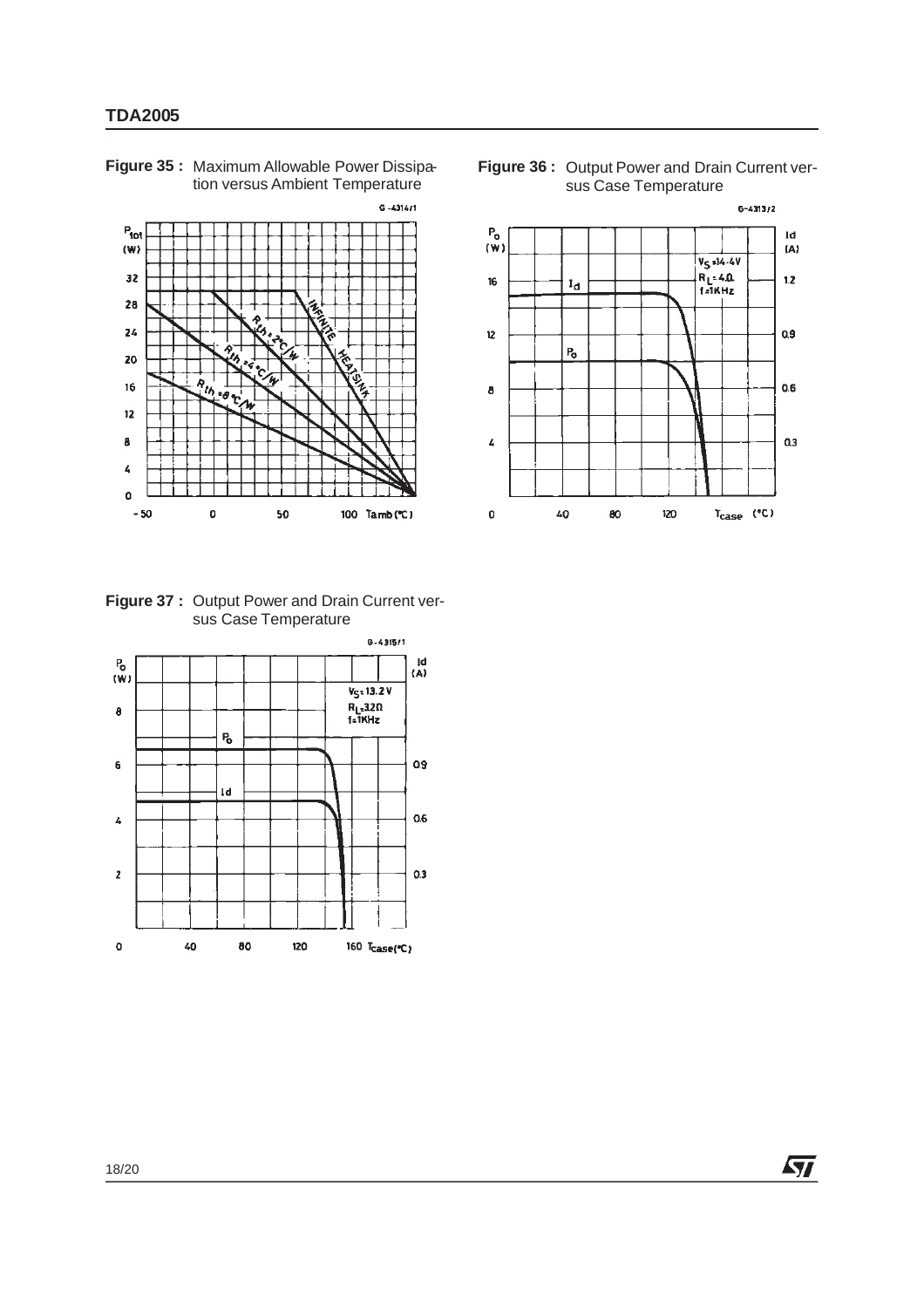| DIM.           |       | mm   |       |       | inch  |       |
|----------------|-------|------|-------|-------|-------|-------|
|                | MIN.  | TYP. | MAX.  | MIN.  | TYP.  | MAX.  |
| Α              |       |      | 5     |       |       | 0.197 |
| B              |       |      | 2.65  |       |       | 0.104 |
| С              |       |      | 1.6   |       |       | 0.063 |
| D              |       | 1    |       |       | 0.039 |       |
| E              | 0.49  |      | 0.55  | 0.019 |       | 0.022 |
| F              | 0.88  |      | 0.95  | 0.035 |       | 0.037 |
| G              | 1.45  | 1.7  | 1.95  | 0.057 | 0.067 | 0.077 |
| G <sub>1</sub> | 16.75 | 17   | 17.25 | 0.659 | 0.669 | 0.679 |
| H1             | 19.6  |      |       | 0.772 |       |       |
| H <sub>2</sub> |       |      | 20.2  |       |       | 0.795 |
| L              | 21.9  | 22.2 | 22.5  | 0.862 | 0.874 | 0.886 |
| L1             | 21.7  | 22.1 | 22.5  | 0.854 | 0.87  | 0.886 |
| L2             | 17.4  |      | 18.1  | 0.685 |       | 0.713 |
| L3             | 17.25 | 17.5 | 17.75 | 0.679 | 0.689 | 0.699 |
| L4             | 10.3  | 10.7 | 10.9  | 0.406 | 0.421 | 0.429 |
| L7             | 2.65  |      | 2.9   | 0.104 |       | 0.114 |
| M              | 4.25  | 4.55 | 4.85  | 0.167 | 0.179 | 0.191 |
| M <sub>1</sub> | 4.73  | 5.08 | 5.43  | 0.186 | 0.200 | 0.214 |
| S              | 1.9   |      | 2.6   | 0.075 |       | 0.102 |
| S <sub>1</sub> | 1.9   |      | 2.6   | 0.075 |       | 0.102 |
| Dia1           | 3.65  |      | 3.85  | 0.144 |       | 0.152 |





19/20